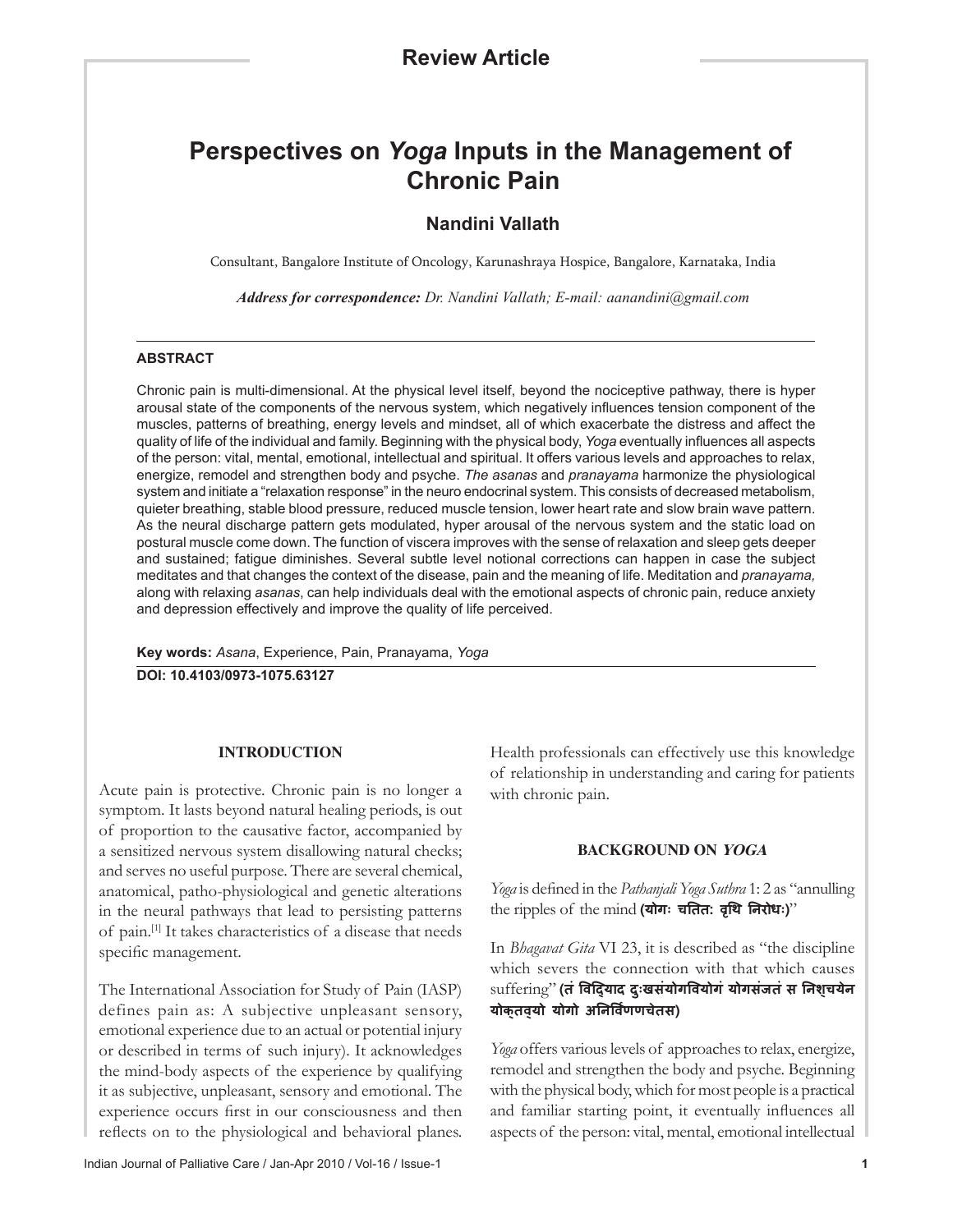and spiritual. Though there are different personality based paths described traditionally, [*Karma yoga*, *Jnana yoga, Bhakti yoga* etc] we shall focus our discussion on the most commonly taught method in modern times, *Raja Yoga*.

One of the most systematic collation and compilations of *Raja Yoga* practices was done thousands of years ago by Rishi Pathanjali in his classic work "*Yoga sutras*". This system has eight limbs of practice [*Ashtanga Yoga*]

It begins with awareness and cultivation of ethical disciplines, codes of behavior and self awareness at personal & interpersonal levels.

Personal: *Yama: Sathya*- Truthfulness in thought, speech and action. This is the highest code of morality. *Ahimsa* – is non violence in thought, speech and action. It is essentially based on love. The cultivation of this quality takes away fear and anger from within. *Brahmacharya* – every interaction merged in the universal consciousness and awareness of divinity. *Astheya*- non stealing/ non coveting. Freedom from craving brings peace. *Aparigraha* – non hoarding. The principle is to take only that which is necessary from nature / world and live in simplicity.

Interpersonal: *Niyama: Shouchya*- purity and discipline in thought, speech and action. *Santosha* - contentment. A mind that is content can concentrate. *Tapas* – austerity. Focusing and channelizing energy i.e. a burning effort to achieve a goal. *Swadhyaya*- cultivating self awareness through contemplation. This brings in the realization that the energy which moves within is the same that moves the entire universe. The identification of microcosm with macrocosm unfolds. *Eshwara Pranidhana* – continuous awareness of divine grace.

These initial steps are lesser known. By reducing the conflicts within and bringing about clarity in priorities and purpose of life, these disciplines gradually reduce the frequency of stressful interactions in the practitioner's life. Commitment to thought, purity improves the spiritual quotient of the person, harmonizes his existence within the society and most importantly maintains the stability of his biological homeostatic systems through a stabilized neuro-endocrine flow.

Then comes the better known aspects, the postures [*asanas*], cleansing practices [*kriyas*], control of vital energy rhythms [*pranayama*] and meditation. The evolution in practice gradually develops according to individual efforts and commitment.

## **MULTIDIMENSIONALITY OF CHRONIC PAIN**

Chronic pain is often described in terms of total pain, with physical, emotional, social and spiritual components. The discussion below is to reiterate the contribution of physical and non physical aspects for perpetuation of chronic pain.

# **Physical**

Chronic pain is not just a symptom. It takes the form of disease through active processes, in the form of multiple plastic changes that together determine the duration and intensity of the pain.[2] There is central and peripheral sensitization in the nervous system with neuro-chemical and neuro-anatomical components that eventually results in hyperexcitability, recruitment and disinhibition of the pathways, that amplifies and perpetuates chronic pain.

Besides the actual nociceptive initiators, there are other strong neuro-endocrine-immunologic components to chronic pain perceptions. The breathing becomes mainly thoracic with lesser excursion of the diaphragm.[3] There is sustained deep muscle tension characterized by repetitive static loads to the muscles and psychological stress, especially of the postural groups of muscles.[4]

# **Emotional**

Chronic pain decreases function and causes anxiety and depression.[5] The physiology is in a state of persistent stress with the hypothalamic – pituitary- adrenal axis and the sympathetic system, in a state of hyper arousal. It affects sleep, energy reserve and appetite adversely.<sup>[6]</sup> High scores on a psychosocial screening and emotional distress (Hopkin's symptom check list) during the acute episode were also significantly associated with non-recovery and persistence of pain.[7]

# **Social**

Interpersonal relations, which are a crucial part of social interactions for all human beings, are often adversely influenced by chronic pain. With constant unremitting pain, the sufferer feels loss of control over the situation looses self confidence and withdraws. Some may become irritable, hostile and aggressive. People who are close to the ill person could react with over protectivity, avoidance, guilt or resentment.

The loss of role, the fear of dependency and future sufferings continuously perturb the chronic pain patient. There is a sense of isolation and loneliness. There is evidence to suggest inadequate social problem solving as an important factor in the pathogenesis of chronic pain.<sup>[8,9]</sup>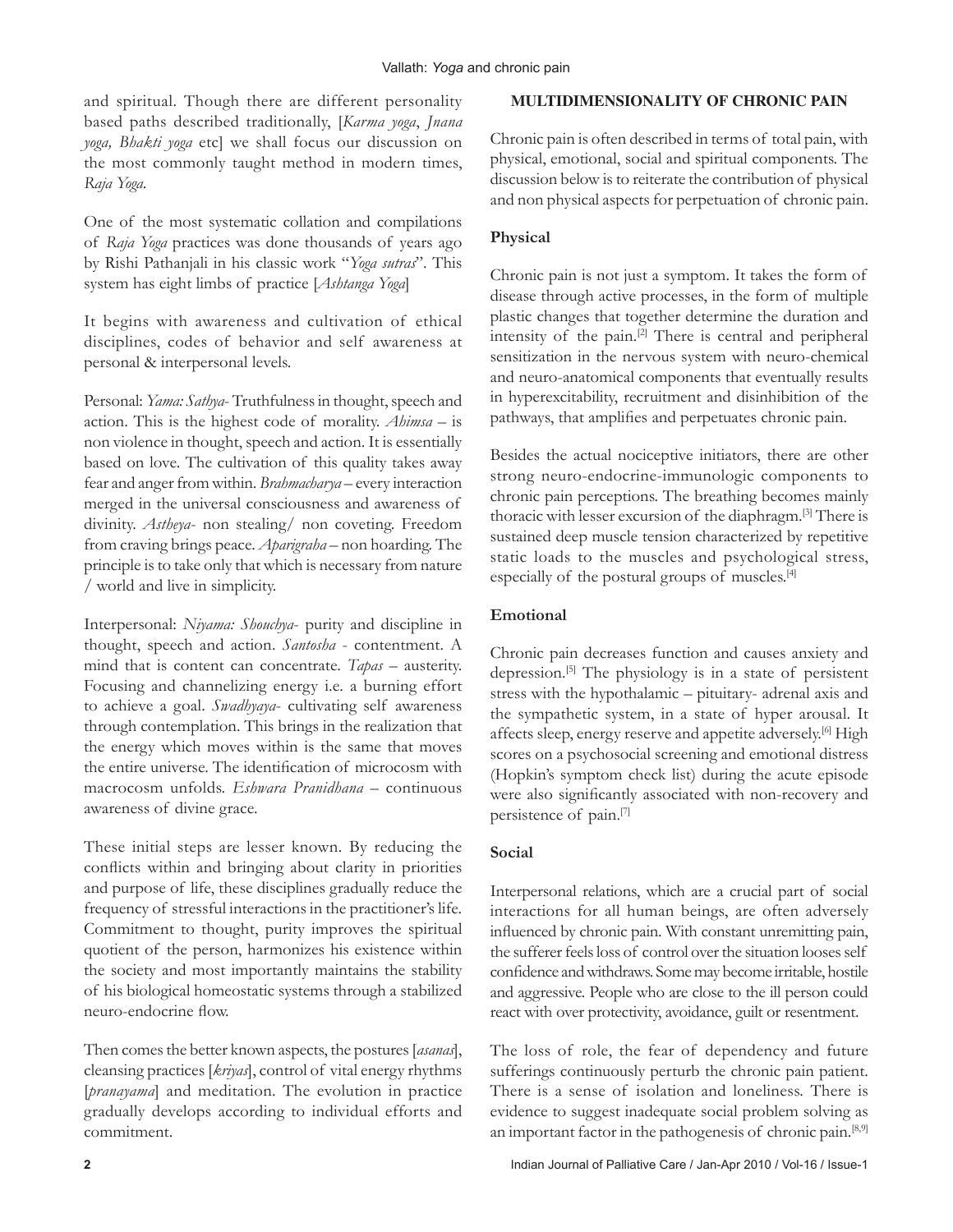## **INTELLECTUAL AND SPIRITUAL**

The persistent pain, with its uncertainty of progress, deep distress and interpretations creates a sense of hopelessness, helplessness, lack of meaning for what is happening, guilt or disturbed belief systems.

The five dimensions together evolve into a state of total pain with persistent, disturbing ripples in the mind, which maintains the neural wind up and lowers the threshold of pain perception further.

## **How do asanas help in chronic pain conditions?**

Asanas, the yogic postures, are popularly identified as 'The *Yoga*' by the lay person. It is but, one of the eight limbs of *yoga* philosophy. There are different types of *asanas*: physical culturing, balancing, relaxing and meditative.

## **Effect of asanas on the musculo-skeletal system**

In most chronic pain conditions, whether they are directly related to musculoskeletal system [low and upper backache, tension headaches, myofascial pain states, fibromyalgia] or not, there is high contribution of the static load, due to habitual deep muscle tension that adversely affect microcirculation within muscles and the underlying viscera. This is further aggravated by the sedentary life style, lack of exercise, poor posture and distancing from nature [There is high incidence of demineralization of bones due to inadequate exposure to sun].

In contrast to exercises, *asanas* are isometric and can only be studied by subtle electromyographic (EMG) techniques. [There is lower EMG activity in comparison to exercises, which can be further lowered by bringing in awareness and emphasis on relaxation (9)] *Asanas* bring steadiness, health and lightness of the body and optimize tissue functioning. *Asanas* are useful adjuncts in the maintenance phase for reconditioning the body, realignment of skeleton and for correction of postures. It opens up the vital flow of energy through the body, which is subjectively perceived as positive sense of wellbeing. Well chosen culturing and balancing *asanas* can strengthen muscles and correct the posture. This, coupled with relaxation, breaks the cycle and reverses the pain reinforcing forces.

Various *asanas* have compressive / de-compressive effects on the blood flow and lymph flow of underlying tissues through abdominal muscular stretches and contraction in combination with appropriate spinal movements. During acute exacerbations, awareness and progressive relaxation

takes away a fair proportion of pain and the person feels more in control, which itself hastens remission.

## **Effect of asanas on the neuro-endocrine flow**

Asanas stabilize the autonomic nervous system. They influence the endocrine system and nerve plexuses by increasing local blood flow by gravity [*sarvangasana* on thyroid] contraction of surrounding muscle [*Bhujangasana* on lumbar plexus] or by pressure release [*Mayurasana* on celiac plexus].[10] Studies done in regular practitioners show a decrease in cortisol and cholinesterase levels, which reflect quietening of the stress response. There is evidence of endogenous opioid release during sustained stretching of muscles.[11]

# **How does Pranayama contribute to management of chronic pain?**

*Pranayama* is the controlled expansion of vital energy. In practice, it comprises of yogic breathing techniques; as breath is the one expression of vitality that has both voluntary and involuntary components and multiple associations.

Pain modifies frequency, depth and patterns of respiration. This is due to pain's emotional component as well as due to the phylogenetically acquired tendency to immobilize the affected area to avoid further injury. If the affected area is localized at the trunk, this may mean considerable restriction of respiratory movements of the chest and/or abdomen.

In chronic pain states, breathing is invariable strained, shallow and mainly thoracic.This is perceived by the physiology as a sustained stressful state and this in turn affects other rhythmic phenomena like neuronal flow and vital cyclic rhythms with high flat cortisol levels similar to arousal response<sup>[12,13]</sup> Deep yogic breathing with prolonged exhalation relaxes most skeleton muscles. There is some indirect evidence that there is increased tonicity of the parasympathetic nervous system and overall lesser activation of the central nervous system.[14-16]

#### **Pranayama on cognition states**

Just as thoughts and emotions affect the breathing pattern, the converse is also true. Our breathing pattern is reflected internally as stressful or relaxed and can create consequential changes in the physiology. We are familiar with the technique of using slow breathing to come out of stress. Researchers have demonstrated amazing correlations between Electroenchephalography (EEG)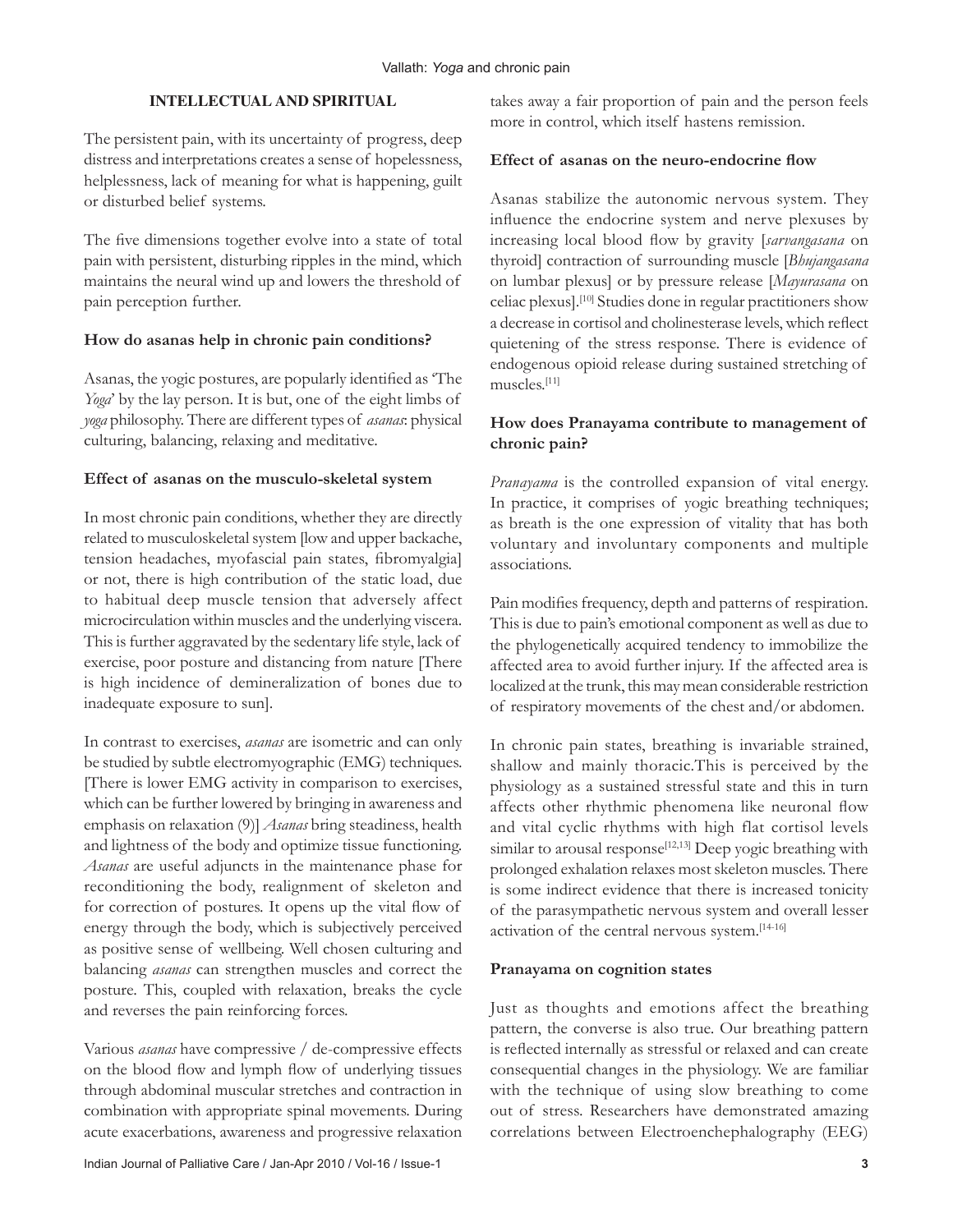patterns and breath patterns. Slow breathing increases the α waves in the EEG and adding feedback of breath sounds further significantly increased it from baseline.<sup>[17]</sup> Another study elicited a correlation between increase in  $\alpha$  waves in the EEG and abdominal breathing,<sup>[18]</sup> which indicates that states of consciousness could be affected by patterns of breathing. It is impossible to stay angry or anxious while breathing in a slow, deep and reflective manner. Diaphragmatic breathing is probably the single most valuable thing that a patient in chronic pain can learn on the road to recuperation.

#### **MEDITATION AND PAIN**

In general, for most lay people, *yoga* applications are in the above mentioned realms. The last four limbs in the *Ashtanga Yoga* involve the preparatory practices for meditation and meditation. (Beginning with aware introspection [*pratyahara*], there is progressive merging with the nonphysical aspects of our existence through *Dharana, dhyana and samadhi*). The subtler stages require more dedication and hence less prevalent.

*Pratyahara* is the process of graded introspection. *Dharana* [holding together the mind] and *Dhyana* [fixation on a thought] are the progressive stages of meditative practices aiming to eventually merge with the total self awareness [*Samadhi*]. *Pranayama* and meditation appear to work centrally and the effects spread peripherally.

There has been research on different kinds of meditative practices (Transcendental Meditation, guided imagery, progressive relaxation, tai chi, loving kindness etc) and its positive influence on pain states.[19]

## **Effects of meditation on physiology and cognition**

Neurobiological studies have recognized unique patterns of physiology at different levels of consciousness. Researchers<sup>[20]</sup> have compared physiological changes seen in supine posture and sleep with that in meditative states. The common findings during meditative states have been much more than just a deeper level of relaxation at physical level (reduced EMG activity in quadriceps, increased finger temperature, pulse volume and circulation, reduction in blood pressure and lactate, constant  $pCO^2$  and  $pO^2$  along with significantly reduced  $O<sup>2</sup>$  consumption. The cortisol levels came down while Prolactin and Ach levels increased). Deep meditation has proved to be a hypo-metabolic arousal state.<sup>[21]</sup> The  $O^2$  uptake and  $CO^2$  output are minimal as in deep sleep but the EEG pattern is that of complete

alertness. One of the earliest studies in this respect was from AIIMS Delhi.<sup>[22]</sup> They showed persistent  $\alpha$  waves with significant increased amplitude modulation, in the EEG. There is also a tendency towards synchrony of EEG patterns from the various scalp leads.

During self-awareness-based meditation techniques, the person attempts to cultivate the role of an impartial observer and a detached witness of all subjective phenomena including pain. In this way the frame of reference in which pain is experienced, changes. Using mediation to perceive pain may be also considered as a paradoxical technique decreasing the fear of pain.

*Yoga* is thus culturing of the mind and the body.

## **RELAXATION RESPONSE**

Asanas and *Pranayama* initiate a "relaxation response"<sup>[23]</sup> in the neuro endocrinal system that harmonizes the physiological system. This consists of decreased metabolism,[24] decreased rate of breathing, decreased blood pressure, decreased muscle tension, decreased heart rate and increased slow brain [alpha] waves.[25] As the neural discharge pattern gets corrected, the habitual deep muscle hyper tonicity and thus the static load on postural muscle also slowly come down. The function of viscera improves with the sense of relaxation and sleep gets deeper and sustained. The fatigue level comes down.

Several subtle level notional corrections take place during meditation that changes the context of the disease, pain and the meaning of life. Meditation and *Pranayama* along with relaxing *asanas* can help individuals deal with the reactive aspects of chronic pain, reducing anxiety and depression effectively.[26]

#### **APPLICATION IN SPECIFIC CONDITIONS**

#### **Backache**

Misalignment of the musculoskeletal components of posture maintenance is found to be the commonest cause for backache. Relaxation *asanas* [*makarasana, shavasana*] followed by stretch [*ardhakati chakrasana, ardhamatsyendrasana*] and strengthening *asanas* [*Bhujangasana*  and shalabhasana] help.<sup>[27]</sup> Introduction of strengthening *asanas* too early can aggravate the pain.

*Pranayama* with abdominal breathing initiates relaxation and addition of meditation and awareness maintains it.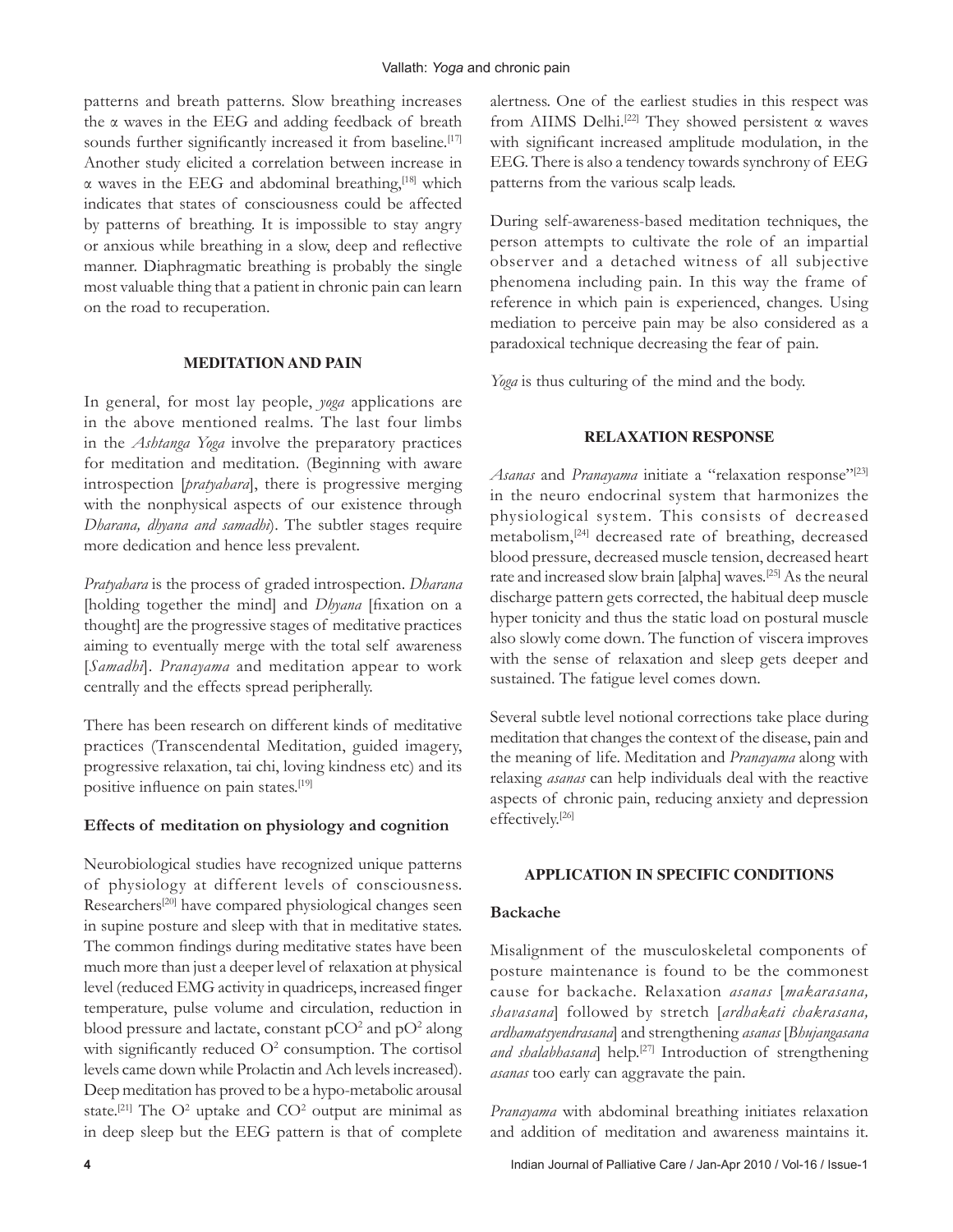Gradually, the person becomes aware of his own control over the symptom progression.

# **Myofacial pain, Fibromyalgia**

Here the primary cause is persistently stressful mindset, which gets reflected on the musculoskeletal system. Fibromyalgia is characterized by chronic muscle tension, systemic fascial adhesion and skeletal malalignment; accompanying is the overactive sympathetic nervous system,<sup>[28]</sup> inefficient motor activities restricted breathing patterns, fatigueability and low mood.

Yogic practices to regain control include methods of calming, physical self awareness and using minimum muscular effort for optimal results while maintaining full deep breathing that sends signals of relaxation internally. This approach has also been found useful in all other forms of stress -muscle tension – poor blood flow – pain syndromes e.g. tension head ache, RSI

# **Migraine**[29]

Migraine involves a dysfunctional vascular system and has been associated with personality and stress. Preliminary studies for its control using *yoga* (stretching *asanas* for shoulder, back and neck, whole body relaxation, *jala neti, pranayamas*) show positive results.

Yogic breathing is a unique method, which helps balance the autonomic nervous system and influence psychological and stress-related disorders<sup>[30]</sup> Mechanisms contributing to a state of calm alertness include increased parasympathetic drive, calming of stress response systems, neuroendocrine release of hormones, and thalamic generators.

# **Knee pain**

Osteoarthritis (OA) is the most common form of arthritis and a leading cause of disability. As there are no diseasemodifying agents available for OA, the standard care of patients with osteoarthritis of the knees is aimed at reducing pain and improving the functioning of the knees by focusing on the surrounding tissues through exercise or external support. Regular *pawanamukthasana* [anti-rheumatic series] or BKS Iyengar (*Padmavibhushan* BKS Iyengar – is a proponent of a method of *yoga* named after him. His school is based in Pune, Maharashtra.) Yogic techniques<sup>[31]</sup> have been successfully used to contain the symptoms and disability. These are easily learnt techniques for regular mobilization of each joint of the body synchronized with breathing and awareness.

## **Neuropathic pain**

Neuropathic pain is caused by nerve damage proximal to the sensory nerve endings in the skin. It has no protective or predictive value and inflicts significant sensory and emotional burdens on. Most neuropathic pain patients experience some improvement when physicians adopt a holistic approach to treatment. Components used from *yoga* are, *yoga nidra* with visualization, breath and body awareness, gentle equivalent stretch *asanas* for muscle groups and meditation.

There have been studies on successful use of upper body postures: improving flexibility; correcting alignment of hands, wrists, arms, and shoulders; stretching; and increasing awareness of optimal joint position during use to alleviate symptoms of specific areas like carpal tunnel syndrome.[32]

# **Cancer pain**

Pain in cancer is a body-mind phenomenon and obviously requires therapy directed to both. The commonest techniques used are gentle regular mobilization through *pawanamuktasana,* which can be performed even by a bedridden patient, specific calming *pranayamas* and *yoga nidra* with visualization to sublimate the suppressed emotional components. If the patient is committed, meditation can be included. In malignant pain states, relaxation postures and *yoga nidra* (guided progressive deep relaxation technique which works in alignment with the sensorimotor cortex representation of the body) have been found to reduce analgesic requirements and improve sleep and reduce fatigue.

Besides improvement in the pain experience, there is significant improvement of other distresses including fatigue[33] insomnia and breathlessness. The "dissolution of body" experience and the oneness, that the *pranayama* and meditative methods provide allows an experience of healing and wholeness.[34] Increased self-understanding and self-acceptance, changed context of pain, increased control, life style improvements, group and social support involved in undertaking yogic activities all together contribute to improved quality of life.<sup>[35]</sup>

# **DISCUSSION**

Life is but a string of experiences consisting of perceptions, interpretation and behavior patterns. We have learnt the modalities of sensory perception in detail, that of stimulus, receptor, action potentials, nerve pathways, synapses,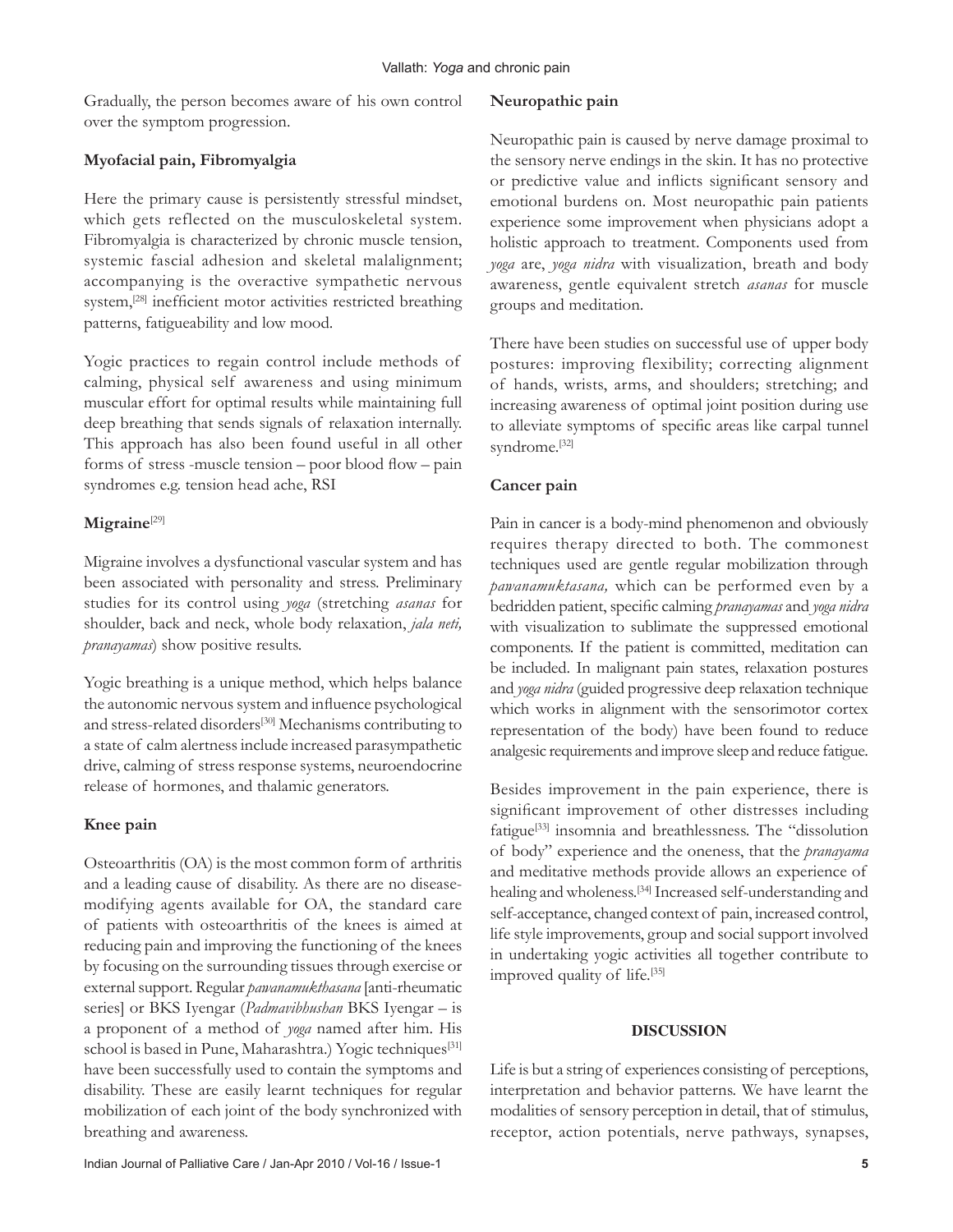transmitters, central processing followed by perception and interpretation. But, is this complete? Has it provided us with the wisdom to sufficiently handle abnormalities in the same?

For example, if this was all that perceptual experience was about, then what happens under general anesthesia or in comatose states? Each and every component of perception mentioned above, is intact and available in the body, yet we don't feel a knife cutting through.

Most of the information basis of our medical training has been structure based, and acquired through in vitro experiments, animal studies or from dead bodies, where the fine web of intelligence/consciousness is altered or absent. The teachings, thus, do not elaborate much about the life principle behind each perceiving sense organ. This is the principle that the traditional sciences talk about, which enlivens the human being to perceive and experience.

Let us humbly acknowledge that there may be huge gaps in modern medicine regarding the knowledge and understanding of human experiences, and the pathological processes affecting it.

*Yoga* [oneness, unity] is the foremost science of self realization and right living. It is described as that which sublimates and dissipates the turbulences within. Through various methodologies, it evokes a poise of the soul which enables one to look at life in all its aspects evenly. The principles strive to bring balance and harmony in all aspects of existence.

*Yoga* uses the model of five-dimensional perceptions.<sup>[36]</sup> The human being is considered to experience every interaction through the physical, vital, emotional, intellectual and spiritual perceptions simultaneously, with the physical sheath being the grossest and others progressively subtler; and the intellectual and spiritual perceptions being the subtlest. It also states that the ripples in the emotional sheath affect the grosser dimensions of vital energy flow and physical body.

#### **CONCLUSION**

Research is accumulating evidences, acknowledging human existence beyond physical terms as shown by neurobiological studies at different levels of consciousness,[21] development of psycho neuro immunology $[37]$  as the most happening field in science and studies on "relaxation response"<sup>[23]</sup> The definitive influence of communication in symptom management is being acknowledged.<sup>[38]</sup>

The culturing of the body and mind that happens through regular *yoga* inputs brings about an equanimity of perception, which makes conventional inputs including analgesics more effective in controlling the distress of chronic pain.

Quality of life has been described through the "gap theory" as the discrepancy between an individual's expectations and perceptions of a given situation- the smaller the gap, greater the quality of life.[39] *Yoga* is one input which effectively brings down this gap by influencing both the components of the ratio. Let us learn and utilize the components of this ageless science to evoke the inner resources of our patients suffering from chronic pain, and calm the multidimensional eddy currents of distress to improve the quality of life and achieve "freedom from pain".

#### **REFERENCES**

- 1. Eide PK. Pathophysiological mechanisms of central neuropathic pain after spinal cord injury. Spinal Cord 1998;36:601-12.
- 2. Andrés De. Neurophatic pain treatment: the challenge. Pain Pract 2003;3:1-7.
- 3. Upledger A. Cranisacral therapy II: Beyond the dura. Seattle: East land Press; 1987.
- 4. Larsson SE, Larsson R, Zhang Q, Cai H, Oberg PA. Effects of psychophysiological stress on trapezius muscles blood flow and electromyography during static load. Eur J Appl Physiol Occup Physiol 1995;71:493-8.
- 5. Hudson JI, Pope HG Jr. Fibromyalgia and psychopathology: Is fibromyalgia a form of "affective spectrum disorder?" J Rheumatol Suppl 1989;19:15-22.
- 6. Chaitow L. Fibromyalgia and muscle pain. NewYork: Harper Collins; 1995.
- 7. Grotle M, Brox JI, Glomsrød B, Lønn JH, Vøllestad NK. Prognostic factors in first-time care seekers due to acute low back pain Eur J Pain 2007;11:290-8.
- 8. Nezu AM, Nezu CM, Jain D, Xanthopoulos MS, Cos TA, Friedman J, *et al*. Social problem solving and noncardiac chest pain. Psychosom Med 2007;69:944-51.
- 9. Kambalekar. Comparison of EMG activity during exercise and during yogasana. *Yoga* Mimamsa 1969;12:1-13.
- 10. Kumar VA. Study on the therapeutic potential of some hathayogic methods in the management of irritable bowel syndrome. Int J *Yoga* Ther 1992;3:25-38.
- 11. Raub JA. Psychophysiologic effects of Hatha *Yoga* on musculoskeletal and cardiopulmonary function: a literature review. J Altern Complement Med 2002;8:797-812.
- 12. Arambula P, Peper E, Kawakami M, Gibney KH. The physiological correlates of Kundalini *Yoga* meditation: a study of a *yoga* master. Appl Psychophysiol Biofeedback 2001;26:147-53.
- 13. Udupa KN, Singh RH, Settiwar RM. Studies on the effect of some yogic breathing exercises (Pranayama) in normal persons. Indian J Med Res 1975;63:1062-5.
- 14. Nespor K. Psychosomatics of back pain and the use of *yoga*. Int J Psychosom 1989;36:72-8.
- 15. Patel C. Twelve-month follow-up of *yoga* and biofeedback in the management of hypertension: Lancet 1975;2:62-4.
- 16. Werntz DA, Bickford RG, Bloom FE, Shannahoff-Khalsa DS. Alternating cerebral hemispheric activity and the lateralization of autonomic nervous function. Hum Neurobiol 1983;2:39-43.
- 17. Hardt JV, Honorton C. Shifts in subjective state associated feedback augmented EEG alpha. Psychophysiology 1972;9:269-70.
- 18. Timmons B, Salamy J, Kamiya J, Girton D. Abdominal-thoracic respiratory movements and levels of arousal. Psychon Sci 1972;27:173-5.